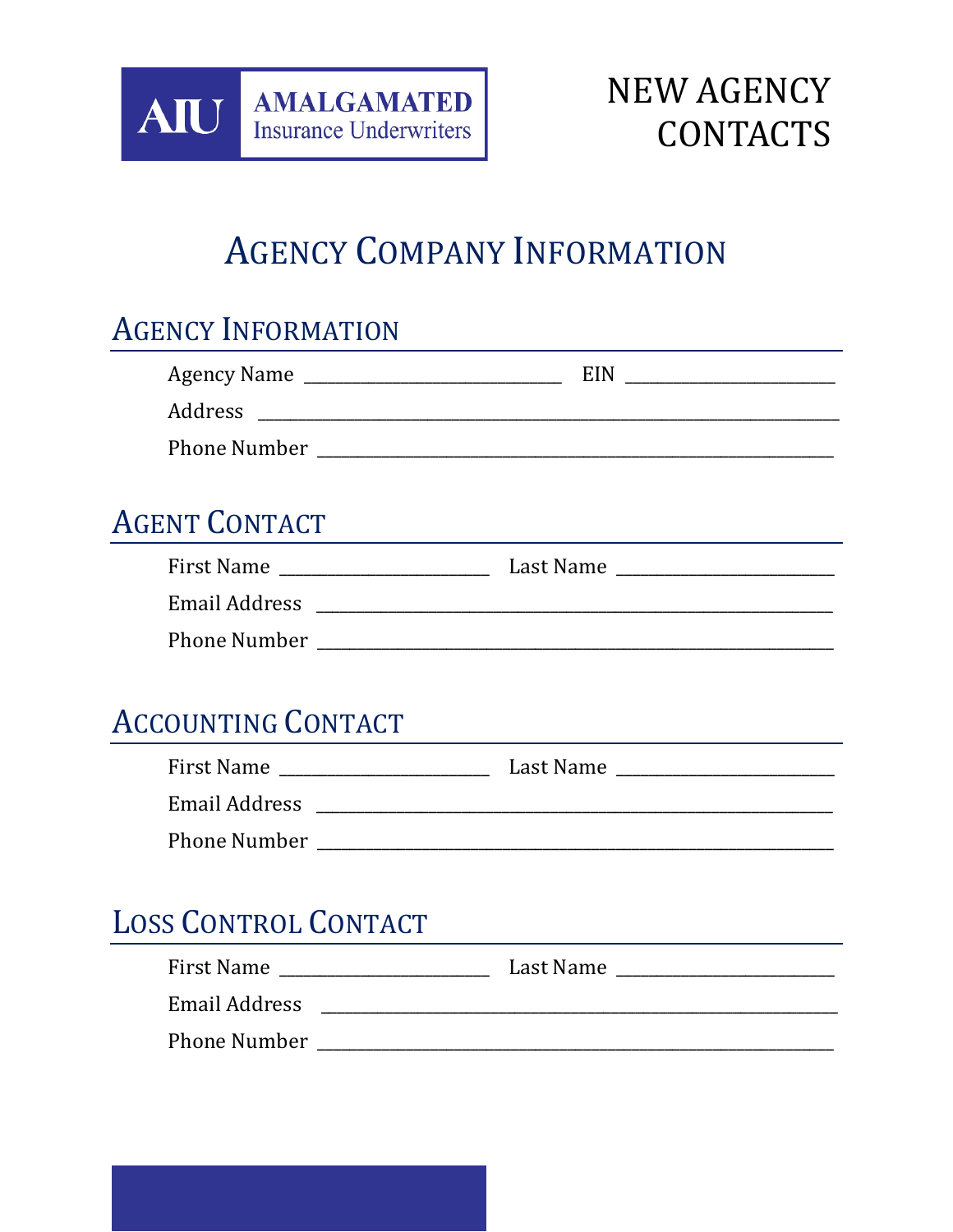# **AMALGAMATED INSURANCE UNDERWRITERS, LLC**

# **PRODUCER AGREEMENT (RETAIL)**

This PRODUCER AGREEMENT (this "Agreement") is entered into as of the \_\_\_ day of \_\_\_\_, 20\_ by and between Amalgamated Insurance Underwriters, LLC an Indiana limited liability company (the "Company") and and , a  $\alpha$  , a  $\alpha$  ("Producer").

WHEREAS, the Company is a licensed excess and surplus lines insurance agent/broker, and is in the business of placing contracts of insurance with various insurers; and

WHEREAS, Producer is a licensed property and casualty insurance agent/broker operating on a retail basis and may from time to time request the Company to obtain property and casualty insurance coverage for clients of Producer.

NOW, THEREFORE, the Company and Producer agree as follows:

**1. Scope of Agreement.** This Agreement shall govern the relationship between the Company and Producer with respect to all policies of insurance insuring clients of Producer heretofore or hereafter obtained by the Company at the request of Producer. This Agreement is non-exclusive. Nothing contained herein shall be construed to require Producer to obtain insurance through the Company or to require the Company to accept orders for insurance from Producer.

**2. Limitations on Producer's Authority.** Producer has no authority to accept or bind risks on behalf of the Company or any insurer represented by the Company without the Company's prior written consent. Producer shall have no authority to (a) make, alter or discharge any contract, or bind the Company to any promise or agreement; (b) incur any indebtedness, obligation or liability on behalf of the Company; (c) waive or modify any terms, conditions or limitations of any policy; (d) adjust or settle any claim; or (e) make any representation, offer any advice or consultation, or render opinions or information on behalf of the Company. Unless otherwise agreed upon, Producer shall operate hereunder on a retail basis only. Producer shall perform its obligations under this Agreement in full compliance with any and all laws, rules and regulations of all insurance regulatory authorities and any other laws applicable to Producer. Producer shall not submit co-brokered risks to the Company; provided, however, that nothing herein shall prohibit employees of Producer from coordinating efforts internally to identify and submit risks to the Company. Producer is prohibited from adding any fees or surcharges to a policy without the express prior written consent of the Company. Producer agrees to comply with all rules, regulations, guidelines and directives of the Company and its insurers, and it is understood and agreed that the Company and its insurers may, in their discretion and upon notice to Producer, modify, amend and/or change such rules, regulations, guidelines and directives from time to time. Producer will make no attempt to place a risk directly with an insurer that the Company has made available or presented to Producer as a market for any risk hereunder. Producer will not use the name or logo of the Company or any insurers serving as markets for the Company in any advertising or marketing materials without the Company's prior approval. Producer shall be responsible for all its expenses unless otherwise agreed in writing by the Company.

**3. Payment of Premium.** Producer shall be obligated to collect and remit to the Company all premiums, taxes and fees (if any) with respect to policies of insurance offered through the Company by Producer. Unless otherwise agreed in writing, the entire premium, tax and fee on each policy shall be due and payable subject to the payment terms indicated on the Company's invoice, provided, that so long as Producer is not in default in any of its obligations hereunder, unless otherwise instructed by the Company, Producer may withhold therefrom any commission payable to Producer pursuant to Section 5 and remit premiums, taxes and fees to the Company net of Producer's commission. If any insured shall default in the payment of any premium, tax or fee as and when due, the Company shall have the right, and is hereby authorized by Producer, to take all necessary action, including legal action, to collect the premium, tax and fee directly from the insured, but the taking of any such action by the Company shall not relieve Producer of its obligation to pay such premium, tax and fee to the Company. The Company shall

#### **– Page 1**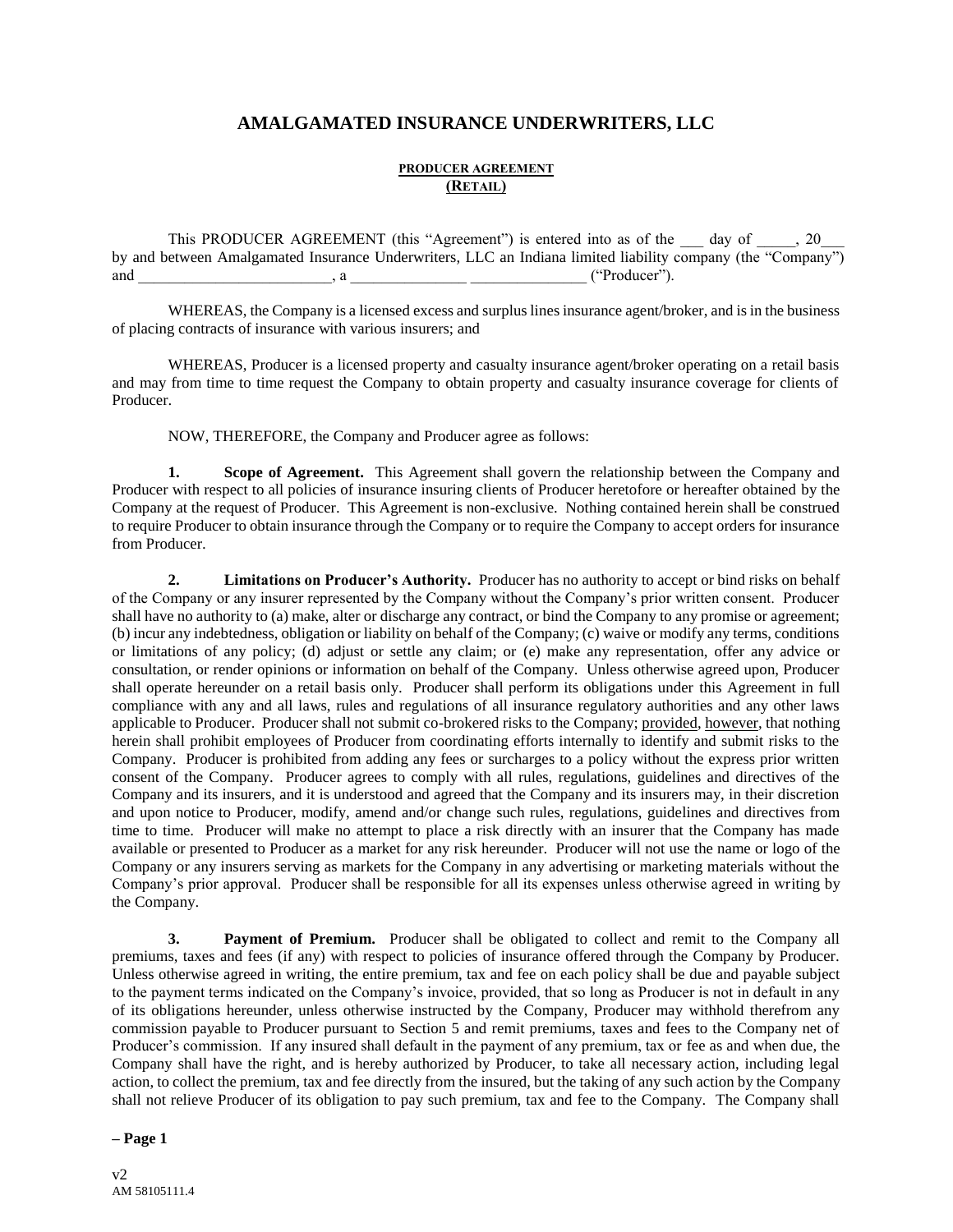have the right but not the duty to issue or request that the applicable insurer issue advance notice of termination for non-payment of premium. Producer specifically agrees that any extensions of credit by Producer to its insured or to any other client is solely at its own risk, and Producer shall pay to the Company all sums due the Company when due, whether or not it has collected such funds.

**4. Fiduciary responsibilities of Producer.** Producer agrees that all monies collected while acting in the capacity of Producer for the Company hereunder shall be held by the Producer in a fiduciary account in accordance with applicable insurance laws.

**5. Commissions.** The Company shall pay to Producer commissions on premiums actually paid over to the Company with respect to policies of insurance ordered through the Company by Producer, at the rate set forth on Schedule A which shall be deemed to be incorporated into this Agreement. The Company agrees to pay Producer the commission due hereunder either (a) within ten (10) days after the end of the month in which each policy is effective or (b) by allowing Producer to withhold the commission from its remittance of premium to the Company as outlined under Section 3 (such choice being in the Company's sole discretion as indicated on the Company's invoice). The Company shall deduct from each return premium a return commission calculated at the same rate as Producer's original commission thereon. If the insurer shall refund premiums under any policy or contract of insurance hereunder for any cause, the Producer shall immediately remit to the Company the commission originally retained by or paid to the Producer on the amount of premiums so refunded. If the commissions on return premiums, audits and cancellations exceed the commissions on new and renewal premiums during any month, Producer agrees to remit the net return commission balance to the Company ten (10) days after the end of the month. Audit premiums and retrospective adjustments shall be due from Producer when invoiced. Producer shall promptly report and pay to the Company any additional or return premiums which may become due as a result of any adjustments.

**6. Terms and Conditions of Coverage.** Producer acknowledges and agrees that the actual terms and conditions of coverage offered by or made available through the Company on behalf of an insurer may differ materially from the terms and conditions of coverage requested by Producer. Producer shall be solely responsible for verification of such actual terms and conditions of coverage with the insured.

**7. Licensing; Errors & Omissions Insurance.** Producer represents and warrants to the Company that Producer is licensed as a property and casualty insurance agent/broker or excess and surplus lines agent/broker in its state or jurisdiction of domicile and in each state or jurisdiction required in connection with the insurance placed through this Agreement, and that Producer shall continue to be so licensed throughout the term of this Agreement. Producer further represents and warrants to the Company that Producer maintains and shall continue to maintain in force during the term of this Agreement and for a period corresponding to any applicable statute of limitations after termination of this Agreement, insurance producers'/agents' errors and omissions insurance with limits of not less than \$1,000,000 each occurrence and a \$1,000,000 annual aggregate. A copy of the certificate of coverage related to such policy shall be provided by Producer to the Company concurrently with the execution of this Agreement, and Producer shall provide the Company with copies of any renewals of such coverage. Any such insurance shall be subject to the reasonable approval by the Company, but any carrier rated "A" by A.M. Best shall in all events be deemed acceptable. Producer shall provide the Company with evidence of current errors and omissions insurance upon request.

**8. Cancellations of Insurance.** Nothing contained herein shall be construed to limit or restrict any rights of cancellation of the Company or any insurer contained in any binder, cover note, policy, contract of insurance, or by law including without limitation the right of the insurer, in its discretion, to cancel or rescind the policy for underwriting or any other reason. Cancellation or rescission of a policy by the insurer terminates the Producer's right to any future commissions related to such policy. Producer shall not be entitled to any flat cancellation, and in the event of cancellation, Producer shall remain liable to the Company for any earned premium, taxes and fees (if any) thereon, whether or not Producer has collected from the insured.

**9. Claims Cooperation; Communications.** Producer shall cooperate fully with the Company and the insurer to facilitate the investigation, adjustment, settlement and payment of any claim. Producer shall have no authority to administer claims other than to notify the Company of their occurrence, which Producer undertakes to do immediately upon knowledge or notification of same. Producer shall report promptly to the Company all consumer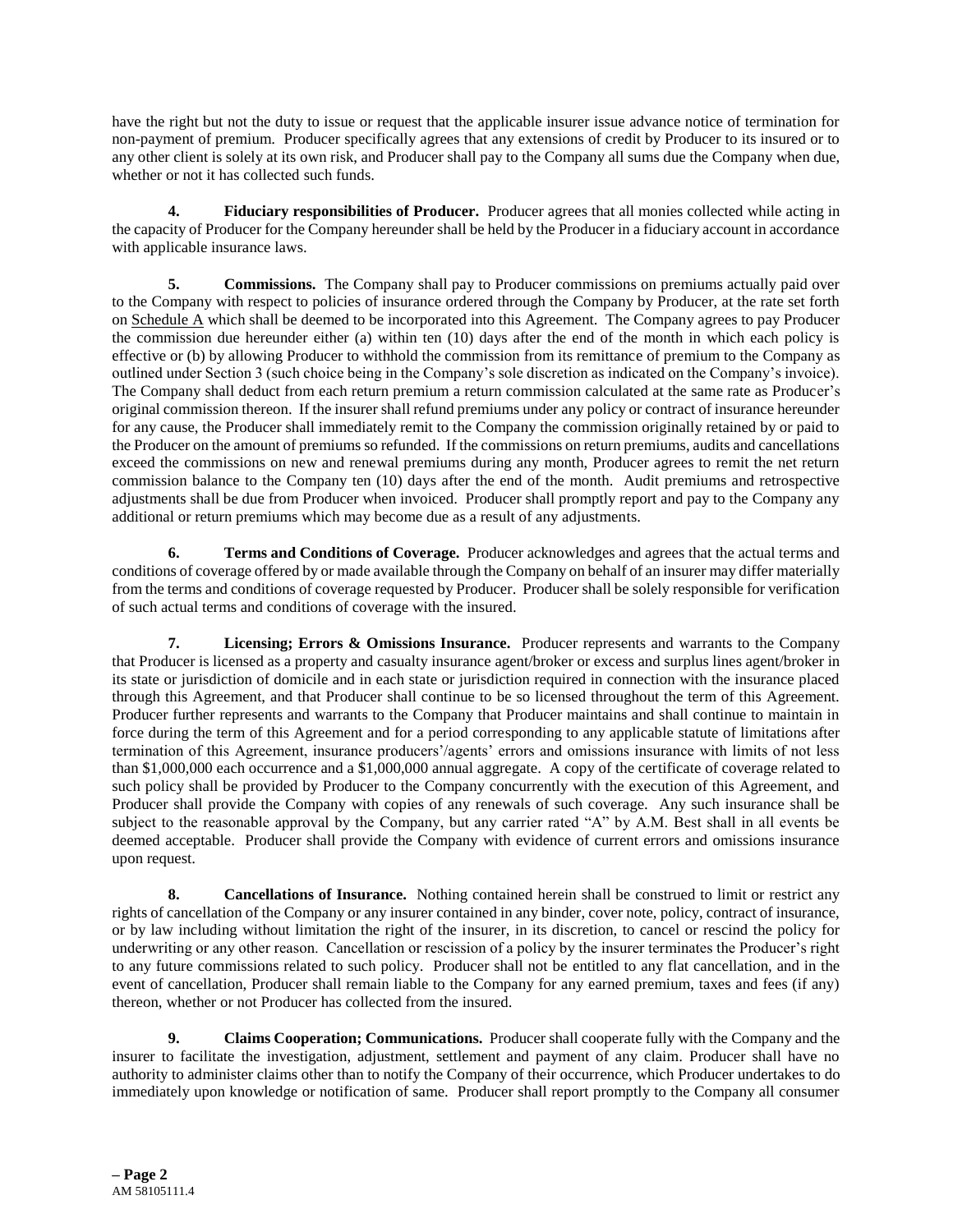complaints, all communications received from any insurance department or other regulatory agencies concerning business placed with the Company.

**10. Suspension and Termination of Agreement.** (a) This Agreement will remain in effect unless suspended or terminated as provided below:

> (1) This Agreement may be terminated without cause by either party by providing 30 days' notice in writing.

> (2) The Company may immediately terminate this Agreement or suspend the authority of the Producer, as well as the Company's obligations to perform under this Agreement, effective upon written notice in any of the circumstances listed below:

(A) if any public authority cancels, suspends or declines to renew any license, qualification or certificate of authority of the Company or the Producer;

(B) in the event of fraud, insolvency, failure to remit balances in accordance with this Agreement, or willful misconduct, negligence or material breach of contract on the part of the Producer;

(C) if the Producer's license is cancelled, suspended or nonrenewed in any state(s) or jurisdiction(s) in which it is required to be licensed for purposes of this Agreement. Producer agrees to notify the Company within one business day of any such occurrence. During the period of such suspension, Producer shall refer all existing clients of the Company in the affected state(s) or jurisdiction(s) that is seeking coverage through Producer of the type offered by the Company directly to the Company. The Company shall not be required to pay commissions to Producer for insurance underwritten in the affected state(s) or jurisdiction(s) during the suspension period; or

(D) upon any cancellation, non-renewal or other lapse in coverage of Producer's errors and omissions insurance coverage upon the terms required hereunder. Producer agrees to notify the Company within one business day of any such occurrence.

(b) Upon termination of this Agreement, the Producer shall: (1) continue to pay the Company in a timely fashion all sums due the Company pursuant to this Agreement until paid in full; (2) unless otherwise instructed by the Company, continue to service all business produced by or through this Agreement in the same manner and to the same extent required hereunder prior to termination; and (3) unless otherwise permitted by the Company, cease to submit or seek to renew business with the Company or extend the term of any existing business, except as may otherwise be required by law or regulation.

**11. Ownership of Expirations.** Subject to the terms of Section 10, as between the Company and Producer, Producer shall retain the ownership and control of all expirations with respect to insurance obtained through the Company hereunder, except that if the Producer shall at any time be in default in any of its monetary obligations hereunder including without limitation remittance of premiums and return commissions, then the Company shall have the right, so long as such default shall continue, to the exclusive use and control of any or all such expirations and to apply any proceeds thereof to the fulfillment of such monetary obligations of the Producer; provided, that minor accounting discrepancies shall not be deemed to constitute a default for purposes of this section.

**12. Indemnification. Producer and its affiliates, officers, employees, and agents (the "Indemnifying Party") agrees to indemnify and hold harmless the Company, its affiliates, officers, employees, and agents (the "Indemnified Party") from and against all loss, damages, liability, cost and expenses (including reasonable attorney's fees and expenses) (collectively, "Losses") resulting from or arising out of the Indemnifying Party's performance of this Agreement, or any negligent act or error or omission of the Indemnifying Party under or in relation to its obligations under this Agreement or where such Losses are incurred by reason of any claims, actions, suits, or governmental investigations or proceedings brought by any third party against or involving the Indemnified Party relating to or arising out of any actual or alleged act of**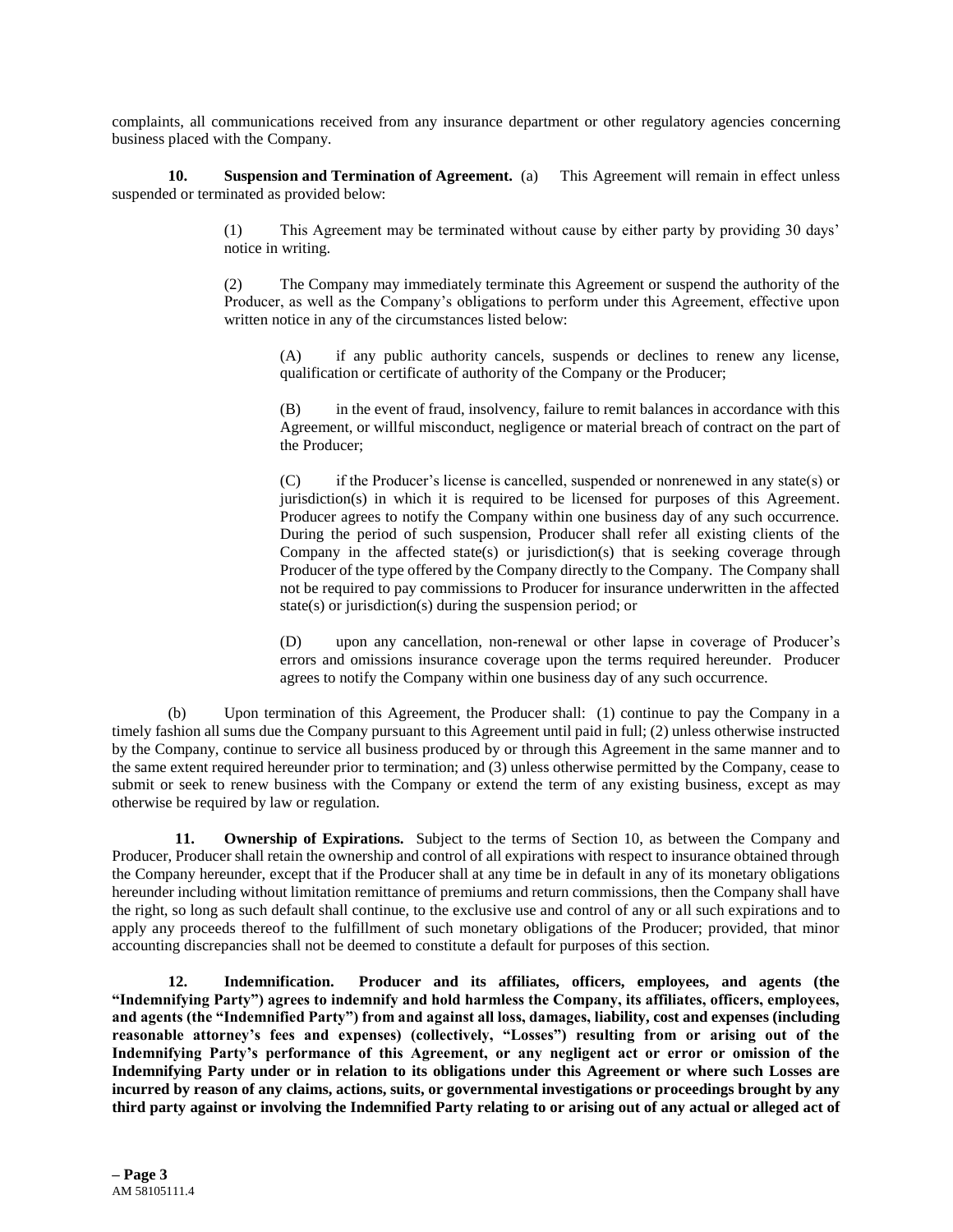**the Indemnifying Party under or in relation to its obligations under this Agreement. The Indemnifying Party agrees to pay or cause to be paid to the Indemnified Party all sums or amounts of money that the Indemnified Party shall pay or become liable to pay as charges or expenses of any nature or kind whatsoever, including fees of counsel, by reason of the failure of the Indemnifying Party to comply with the terms of this Agreement, as soon as the Indemnified Party shall have become liable therefore, whether or not the Indemnified Party shall have actually paid such sums or any part thereof. The Indemnifying Party's obligations hereunder shall remain in full force and effect and survive the expiration and termination of this Agreement.**

**Company and its affiliates, officers, employees, and agents (the "Indemnifying Party") agrees to indemnify and hold harmless the Producer, its affiliates, officers, employees, and agents (the "Indemnified Party") from and against all loss, damages, liability, cost and expenses (including reasonable attorney's fees and expenses) (collectively, "Losses") resulting from or arising out of the Indemnifying Party's performance of this Agreement, or any negligent act or error or omission of the Indemnifying Party under or in relation to its obligations under this Agreement or where such Losses are incurred by reason of any claims, actions, suits, or governmental investigations or proceedings brought by any third party against or involving the Indemnified Party relating to or arising out of any actual or alleged act of the Indemnifying Party under or in relation to its obligations under this Agreement. The Indemnifying Party agrees to pay or cause to be paid to the Indemnified Party all sums or amounts of money that the Indemnified Party shall pay or become liable to pay as charges or expenses of any nature or kind whatsoever, including fees of counsel, by reason of the failure of the Indemnifying Party to comply with the terms of this Agreement, as soon as the Indemnified Party shall have become liable therefore, whether or not the Indemnified Party shall have actually paid such sums or any part thereof. The Indemnifying Party's obligations hereunder shall remain in full force and effect and survive the expiration and termination of this Agreement.**

**13. Arbitration. In the event of any dispute arising out of or relating to this Agreement, the parties agree that the dispute will be resolved by final and binding arbitration under the Commercial Arbitration Rules of the American Arbitration Association. The arbitration shall take place before a panel of three arbitrators. Within 30 days of the commencement of the arbitration, each party shall designate in writing a single neutral and independent arbitrator. The two arbitrators designated by the parties shall then select a third arbitrator. The arbitrators shall have a background in either insurance or law. The arbitrators shall have the authority to permit limited discovery, including depositions, prior to the arbitration hearing, and such discovery shall be conducted consistent with the Federal Rules of Civil Procedure. The arbitrators shall have no power of authority to award punitive or exemplary damages. The arbitrators may, in their discretion, award the cost of the arbitration, including reasonable attorney fees and expenses, to the prevailing party. Any award made may be confirmed in any court having jurisdiction. Any arbitration shall be confidential and, except as required law, neither party may disclose the content or results of any arbitration hereunder without the prior written consent of the other party, except that disclosure is permitted to a party's auditors and legal advisors or as may be legally required.**

**14. No Third Party Beneficiaries.** This Agreement is for the exclusive benefit of the parties hereto, and no third party, including, without limitation, any insured, is intended to be or shall be a beneficiary of any provision hereof.

**15. Independent Contractor.** Producer shall be an independent contractor for any and all purposes. Nothing in this Agreement shall be construed to constitute the parties to the Agreement as partners or joint venturers or create any employer/employee or agency relationship between the parties.

**16. Assignment.** This Agreement may not be assigned by Producer absent the express prior approval of the Company. The Company may assign any and all of its rights and obligations under this Agreement to any of its affiliates or successors in interest. This Agreement shall be binding upon and inure to the benefit of the parties hereto and their respective successors and permitted assigns.

**17. Governing Law.** This Agreement shall be governed by and construed in accordance with the laws of the State of Indiana, without regard to the conflicts of laws principles thereof.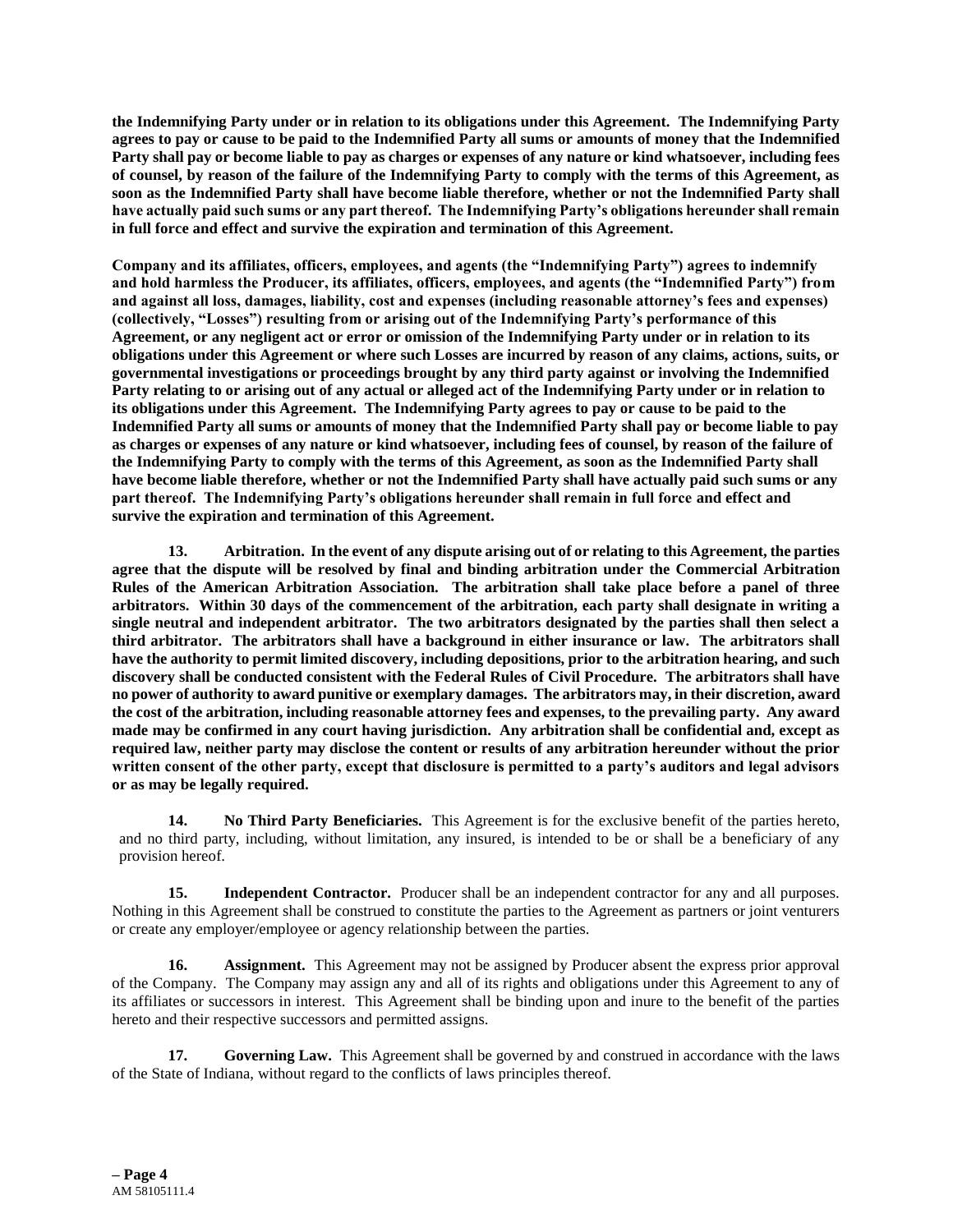**18. Notices.** Whenever any party hereto desires or is required to give any notice, demand, or request with respect to this Agreement, each such communication shall be in writing and shall be effective only if it is delivered by personal service or mailed, United States registered or certified mail, return receipt requested, postage prepaid, or sent by prepaid overnight courier or confirmed telecopy or email, addressed as follows:

If to the Company:

Amalgamated Insurance Underwriters, LLC Attn: Ben Z. Goldberg 1 Paragon Drive Suite 265 Montvale, NJ 07645 Email: bzg@aiu-usa.com

If to Producer:

| Attn: |  |  |
|-------|--|--|

| Fax No. |  |
|---------|--|
| Email:  |  |

\_\_\_\_\_\_\_\_\_\_\_\_\_\_\_\_\_\_\_\_\_\_\_\_

**19. Severability.** The provisions of this Agreement are severable and the invalidity or unenforceability of any particular provision of this Agreement shall not affect the other provisions hereof, and the Agreement shall be construed in all respects as if such invalid or unenforceable provisions were omitted.

**20. Record Retention.** Producer shall comply with all record retention laws applicable to the policies produced hereunder in relation to records which are in Producer's possession or control.

**21. Further Assurances**. The parties shall execute and deliver such other documents or instruments and take such other action as may be reasonably required to more effectively implement the provisions and intent of this Agreement.

**22. Notice of Certain Events**. Producer shall notify the Company not later than 30 days following any of the following occurrences: (1) a sale or transfer, or the issuance to a new equity holder, of 10% or more of the voting equity interests of Producer; or (2) a sale or transfer of substantially all of the assets of Producer to or the merger or consolidation of Producer with any person or entity.

**23. Entire Agreement.** This Agreement embodies the entire agreement and understanding between the parties hereto and supersedes all prior agreements and understandings relating to the subject matter hereof and no party hereto has made any representation, warranty or covenant in connection with the matters set forth herein except as expressly stated herein. Neither this Agreement nor any amendments nor terms thereto may be changed, waived, or discharged except by written agreement between the Producer and the Company.

**24. Construction of Agreement.** The titles and headings herein are for reference purposes only and shall not in any manner limit the construction of this Agreement which shall be considered as a whole. The words "include," "includes" and "including" when used herein shall be deemed in each case to be followed by the words "without limitation."

**25. Counterparts; Electronic Signature.** This Agreement may be executed in one or more counterparts, including by electronic transmission.

**[Signature Page Follows]**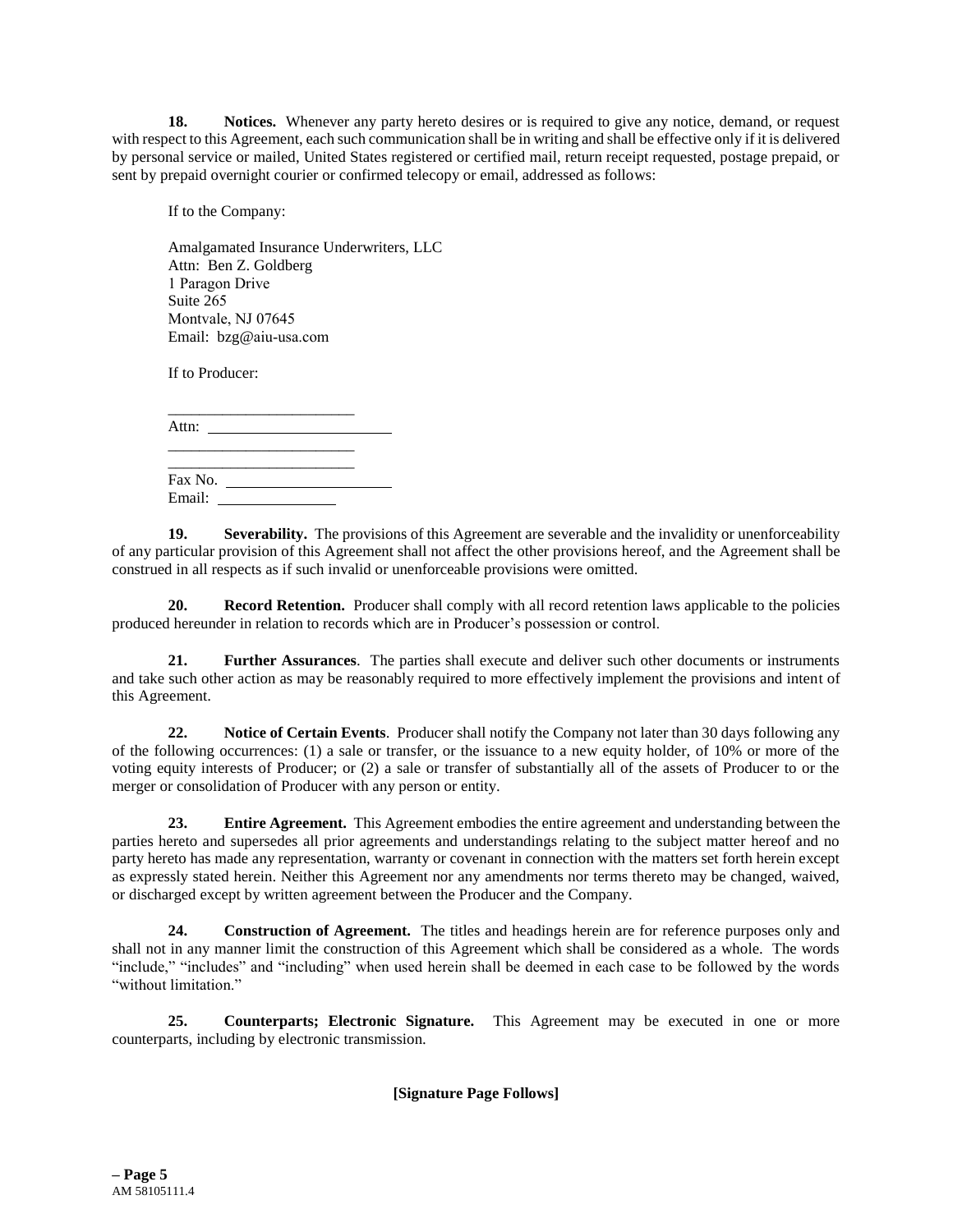IN WITNESS WHEREOF, the parties have executed this Agreement as of the date and year first set forth above.

## **THE COMPANY:**

Amalgamated Insurance Underwriters, LLC An Indiana Limited Liability Company

\_\_\_\_\_\_\_\_\_\_\_\_\_\_\_\_\_\_\_\_\_\_\_\_\_\_\_\_\_\_\_\_\_,

| By:    |  |
|--------|--|
| Name:  |  |
| Title: |  |

# **PRODUCER:**

 $a \xrightarrow{a}$ 

| By:    |  |
|--------|--|
| Name:  |  |
| Title: |  |

Federal EIN:

| Sole Proprietor   |
|-------------------|
| Partnership       |
| Corporation       |
| Other (describe): |